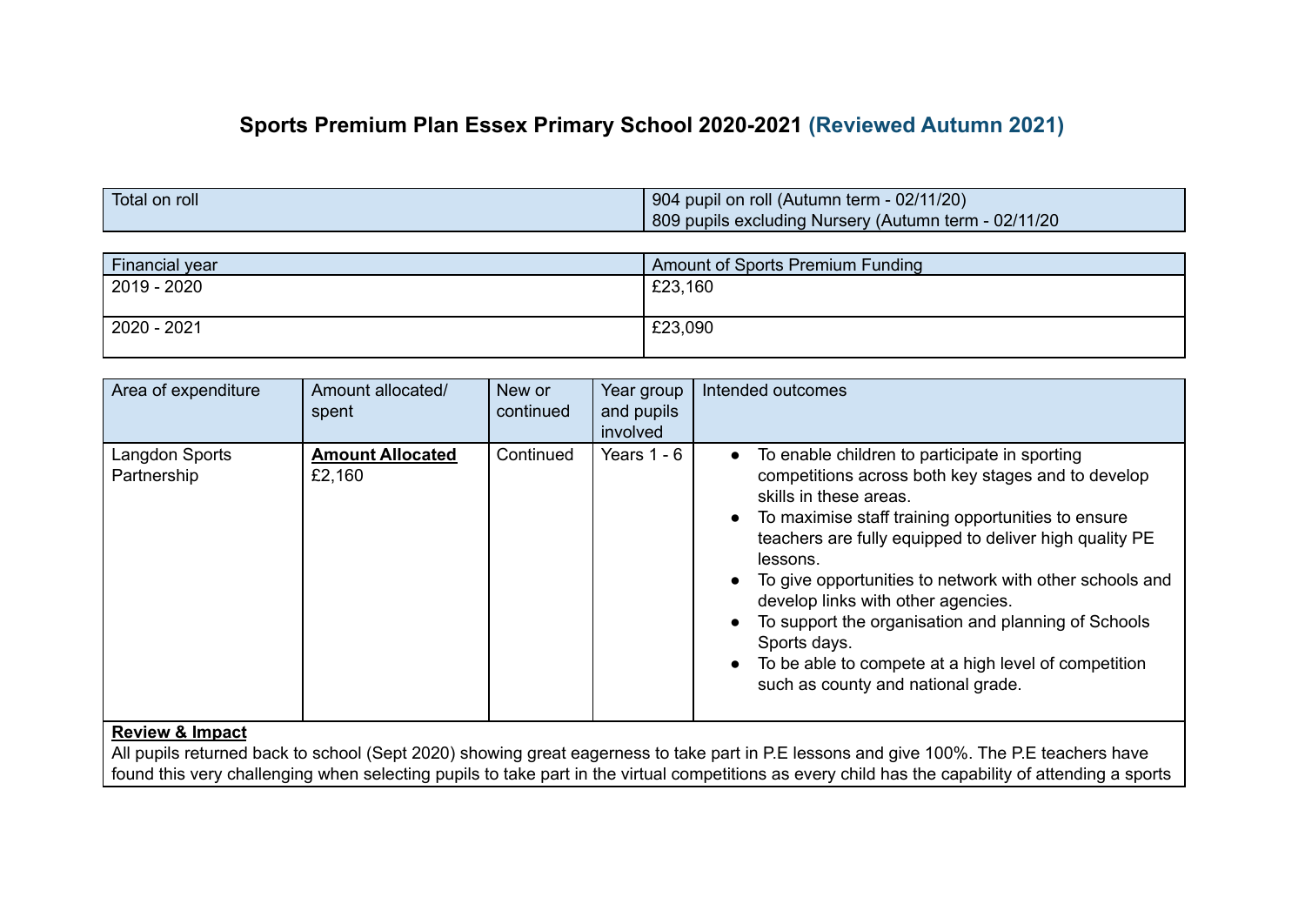event through the Langdon Sports Partnership. A high percentage of pupils have shown great technical ability and a high standard of physical capability that has proven to be fantastic for selection and highlighted how talented our pupils are in both KS1 and KS2.

In the Spring 2 Essex pupils participated in online (virtual) sports competitions, held by the Langdon partnership. These competitions consist of gymnastics, dance and sports hall athletics. The PE teachers recorded results in P.E lessons and gifted and talented lessons, then these results were sent off to the Langdon partnership to be compared with other schools that had taken part. When all results were compared Essex Primary came in 2nd position.

Essex pupils attended a football competition as Covid-19 restrictions were lifted at West Ham foundation. This consisted of the boys from years 5 & 6 being coached by West Ham coaches for 30 minutes and then playing a football match against one of the schools in the borough. Both of these activities that were organised by the Langdon partnership contributed to more enthusiasm and participation in our school taking part in sport.

The Langdon Sports Partnership when fully up and running is a tremendous tool to motivate our pupils at Essex, the pupils are always working hard to impress in any physical education setting knowing that they may be picked for a borough, county or regional competition to test themselves against the best athletes in their age category across the country.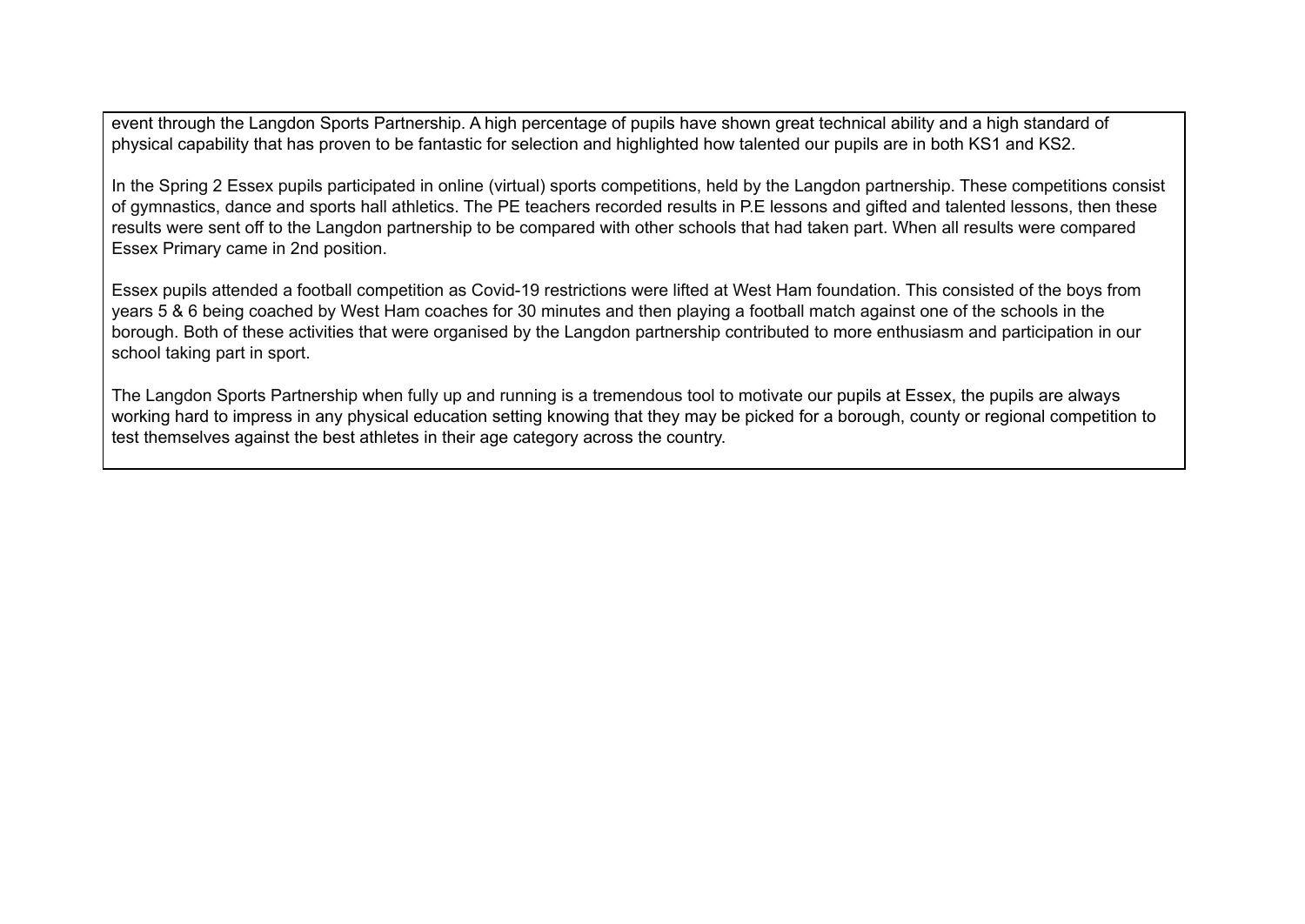| PE professional coach,<br>Gym teacher. Coaches<br>for after school clubs. | <b>Allocated Amount</b><br>£8,579 | Continues | All | To deliver high quality PE lessons to help pupils<br>achieve their personal best.<br>Combating Obesity levels and making children aware<br>of healthy eating and healthy lifestyles.<br>Aiming to provide government requirements of 2 hours<br>of physical activity a week.<br>To provide additional sports provision of before and<br>after school for vulnerable groups including SEN<br>pupils. (Handball, Dodgeball, Basketball, Netball,<br>Gymnastics, Football, Cricket, Athletics after school<br>clubs as well as before school).<br>To teach alongside staff members to improve their<br>subject knowledge and confidence in identified areas.<br>To further develop gymnastics skills in order to ensure<br>greater participation in non-competitive physical<br>activity.<br>Exceeding government requirements of physical<br>activity per week. |
|---------------------------------------------------------------------------|-----------------------------------|-----------|-----|---------------------------------------------------------------------------------------------------------------------------------------------------------------------------------------------------------------------------------------------------------------------------------------------------------------------------------------------------------------------------------------------------------------------------------------------------------------------------------------------------------------------------------------------------------------------------------------------------------------------------------------------------------------------------------------------------------------------------------------------------------------------------------------------------------------------------------------------------------------|
|---------------------------------------------------------------------------|-----------------------------------|-----------|-----|---------------------------------------------------------------------------------------------------------------------------------------------------------------------------------------------------------------------------------------------------------------------------------------------------------------------------------------------------------------------------------------------------------------------------------------------------------------------------------------------------------------------------------------------------------------------------------------------------------------------------------------------------------------------------------------------------------------------------------------------------------------------------------------------------------------------------------------------------------------|

#### **Review & Impact**

After March 2021 reopening pupils' enthusiasm and motivation improved with greater participation in after school sports clubs including handball, football, gymnastics and athletics.

All KS2 pupils have an opportunity to participate in a variety of sports and games at lunch time. G&T sessions have been available to gifted and talented students. This has improved their social skills with other pupils from different years and confidence in overall schooling. Pupils aspire to take part in G&T lessons and this has a great impact on behavior in other lessons and performance has improved.

During the recent Covid-19 lockdown period many pupils did not receive much physical activity at home. At Essex, during the spring half term 2021, live zoom PE sessions led by PE coaches have been delivered to encourage pupils in all year groups to continue with physical exercise at home.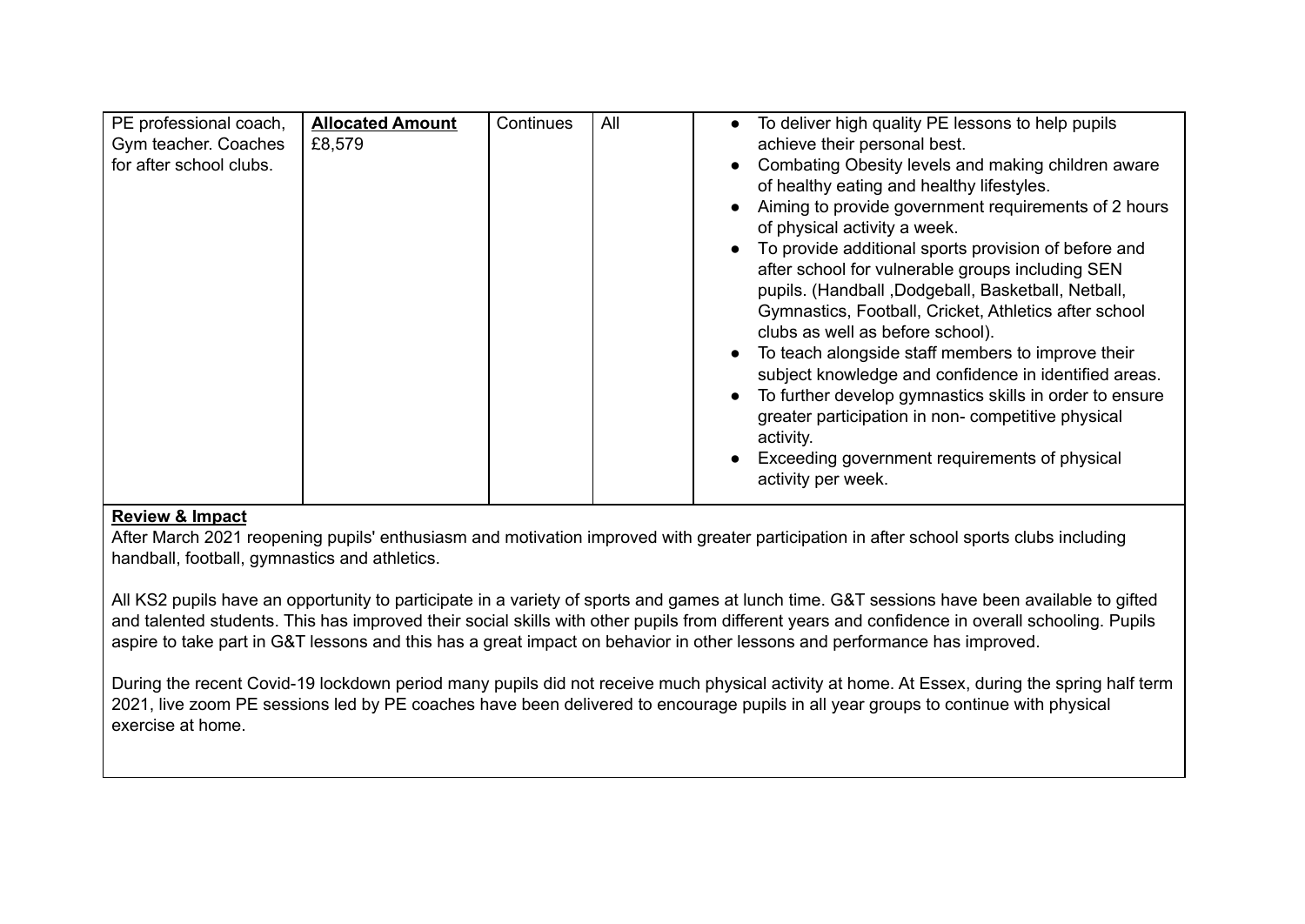| Equipment, Physical<br>Educational visits,<br>resources (new<br>lunchtime equipment<br>and trophies and<br>medals)<br>PE Coach leads on<br>sessions at lunchtime<br>for KS 2 pupils. | <b>Allocated Amount</b><br>£883    | Continued/<br>new | All | To ensure lessons are sufficiently resourced to<br>$\bullet$<br>maximise full pupil participation.<br>To encourage children to try "new" sports at playtime /<br>$\bullet$<br>lunchtime/ before and after school club /half term clubs<br>play based on a variety of equipment<br>Active lunchtime play<br>$\bullet$<br>The use of medals and trophies to motivate and inspire<br>$\bullet$<br>children to enter into competitive sport.<br>To enable children to attend a residential visit<br>$\bullet$<br>promoting physical activity and good health. |
|--------------------------------------------------------------------------------------------------------------------------------------------------------------------------------------|------------------------------------|-------------------|-----|-----------------------------------------------------------------------------------------------------------------------------------------------------------------------------------------------------------------------------------------------------------------------------------------------------------------------------------------------------------------------------------------------------------------------------------------------------------------------------------------------------------------------------------------------------------|
| Subsidise residential<br>(Fairplay House)<br>promoting physical<br>activity                                                                                                          | <b>Allocated Amount</b><br>£10,132 |                   |     |                                                                                                                                                                                                                                                                                                                                                                                                                                                                                                                                                           |

## **Review & Impact**

Pupils have access to a wide range of equipment to use for a variety of sporting games. This equipment has also been used for competition practise, G&T lessons and SEND lessons. During break times and lunchtime the equipment offered to pupils promotes bonding between the pupils and creates new friendships across year groups. Essex covers a wide range of sports and all of these sports have top quality equipment that the children can use to progress and improve their natural ability.

Fairplay house residential visit did not take place due the Covid-19 period, the school organised alternative activities which took place in the Autumn term (2020) on the school site led by Fairplay house staff.

Fairplay house residential visit for years 5 & 6 has been organised for Autumn 2021.

| Swimming with highly<br>qualified Swimming | <b>Allocated Amount</b><br>£10,070 | Continued/<br>new | Year $4 & 6$ | • To ensure swimming lessons are of high quality where<br>pupils make excellent progress. |
|--------------------------------------------|------------------------------------|-------------------|--------------|-------------------------------------------------------------------------------------------|
|                                            |                                    |                   |              |                                                                                           |
| instructors at the                         |                                    |                   |              | • Swimming sessions for pupils in Year 6 who have not                                     |
| <b>Aquatic Centre</b>                      |                                    |                   |              | achieved the National requirement will ensure progress                                    |
|                                            |                                    |                   |              | for these pupils.                                                                         |
| Pupils in year 6 who                       |                                    |                   |              | • To ensure the majority of the pupils meet the national                                  |
| have not met the                           |                                    |                   |              | expected standard at the end of primary school.                                           |